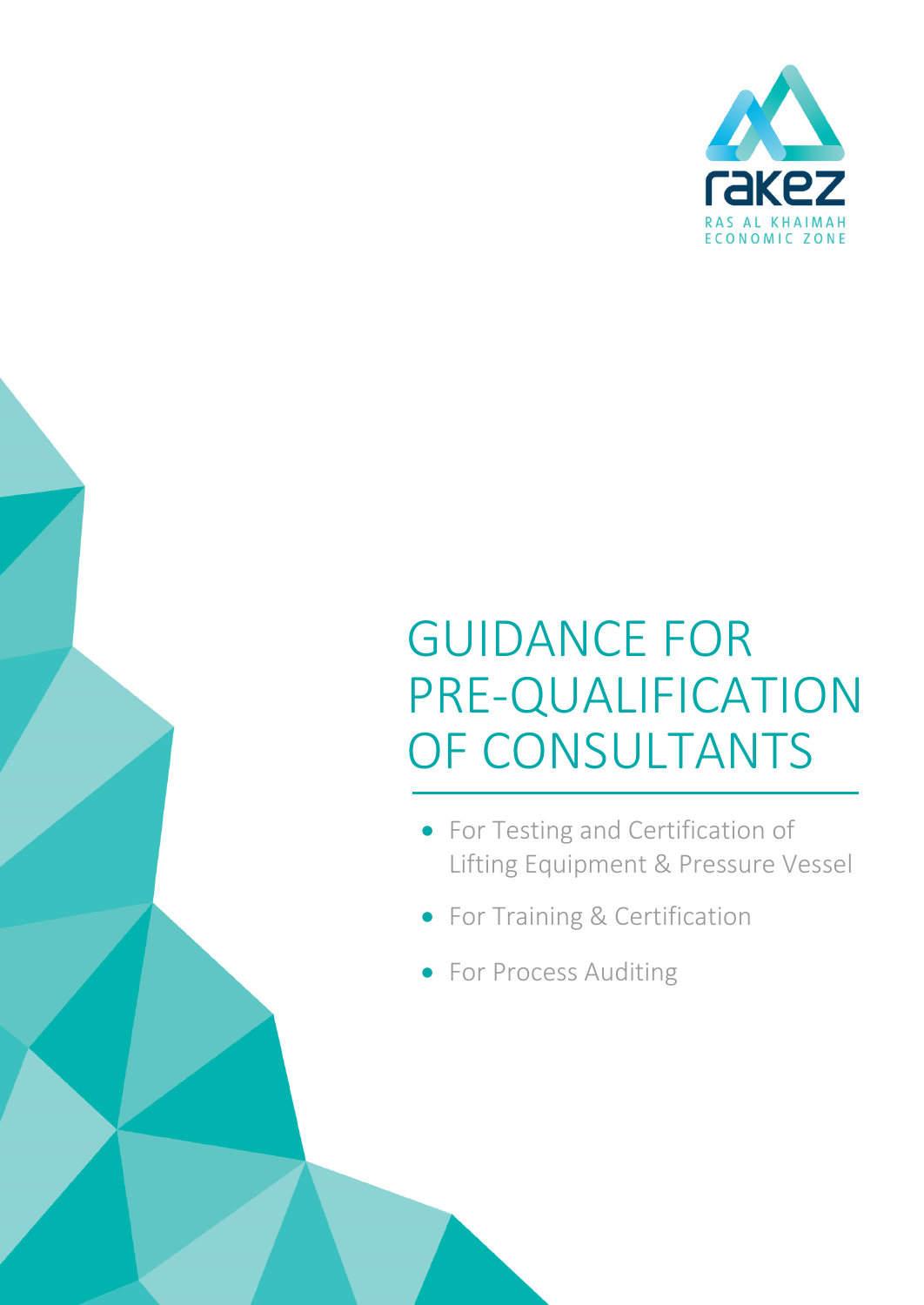

# **CONTENTS**

| 2. |  |
|----|--|
| 3. |  |
| 4. |  |
|    |  |
|    |  |
|    |  |
|    |  |
|    |  |
| 5. |  |
|    |  |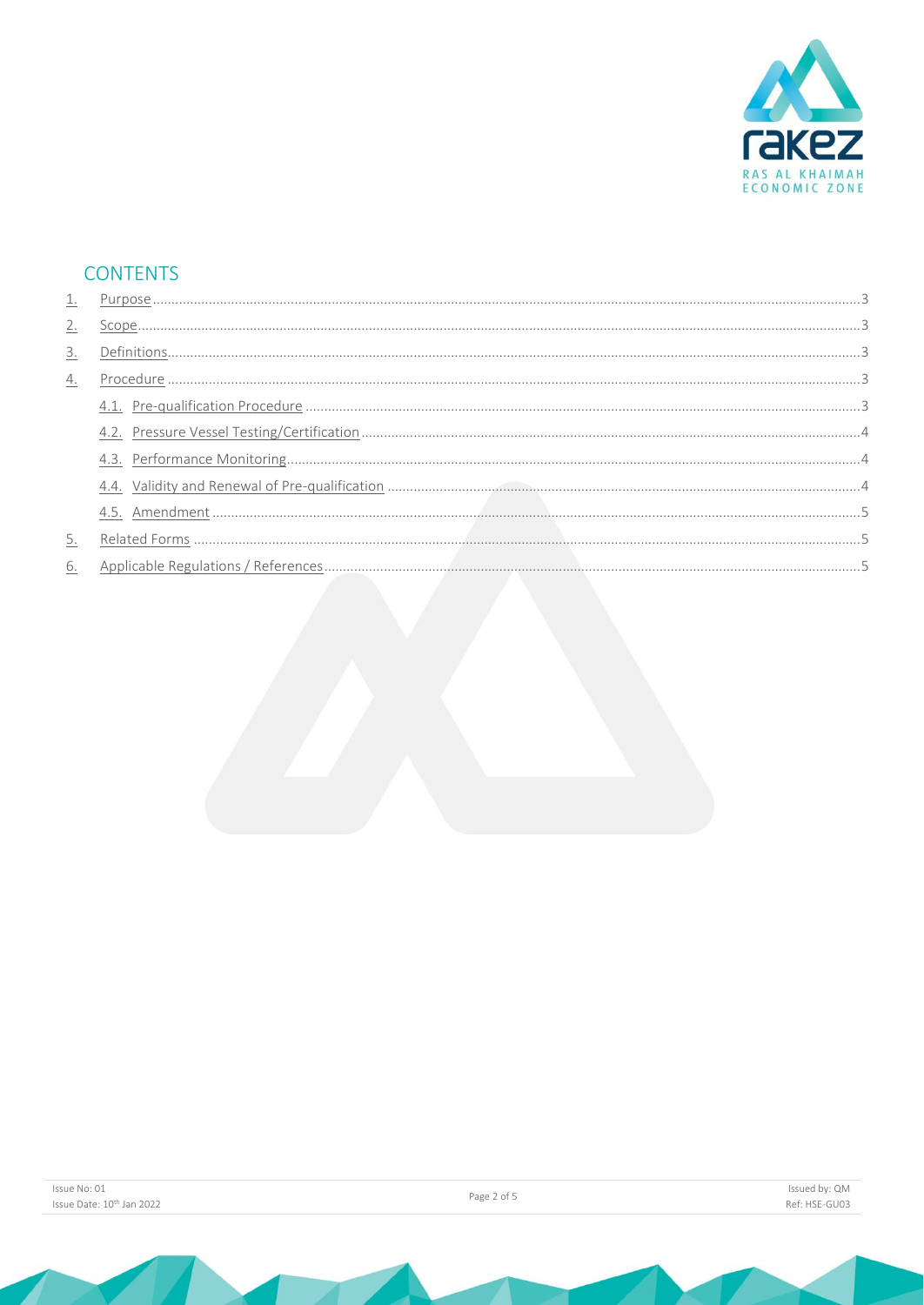

#### <span id="page-2-0"></span>1. Purpose

This procedure specifies the process of new and renewal pre-qualification applications of third-party consultants, service providers and inspection, testing, training certification agency.

The safety and integrity of all equipment is essential to enable safe operations in RAKEZ jurisdictional areas; therefore, all Inspection, Training and Testing agencies/consultants shall register with RAKEZ (even if certified on Federal/State levels).

#### <span id="page-2-1"></span>2. Scope

This scope is applied for below third-party services to operate within of RAKEZ jurisdiction:

- a. Inspection, Testing and Certification third party Consultants/Service providers of:
	- Lifting Equipment & accessories
	- Pressure Vessel
- b. Training and Certification third party Consultant/Service providers (First Aid Training, scaffolding and lifting equipment operator training)
- c. Process auditing

#### <span id="page-2-2"></span>3. Definitions

- HS&E Department Health, Safety & Environment Department
- RAKEZ Ras Al Khaimah Economic Zone
- ENAS Emirates National Accreditation Centre
- COR Certificate of Registration ((provided upon completion of Pre-qualification)

#### <span id="page-2-4"></span><span id="page-2-3"></span>4. Procedure

#### 4.1. Pre-qualification Procedure

*The application form: Pre-Qualification Registration Form for Third Party Consultants (HSE-GU03.F01)*

- The consultant should be registered with RAKEZ procurement department and comply with RAKEZ policy and procedures.
- Third party consultants/service providers applying for new or renewal pre-qualification shall submit application to RAKEZ HS&E Department via [hse@rakez.com](mailto:hse@rakez.com)
- For pre-qualification of third-party consultant/service providers, the following documents are mandatory to be submitted together with the relevant form mentioned above;

|  | Issue No: 01                          |  |  |  |
|--|---------------------------------------|--|--|--|
|  | Issue Date: 10 <sup>th</sup> Jan 2022 |  |  |  |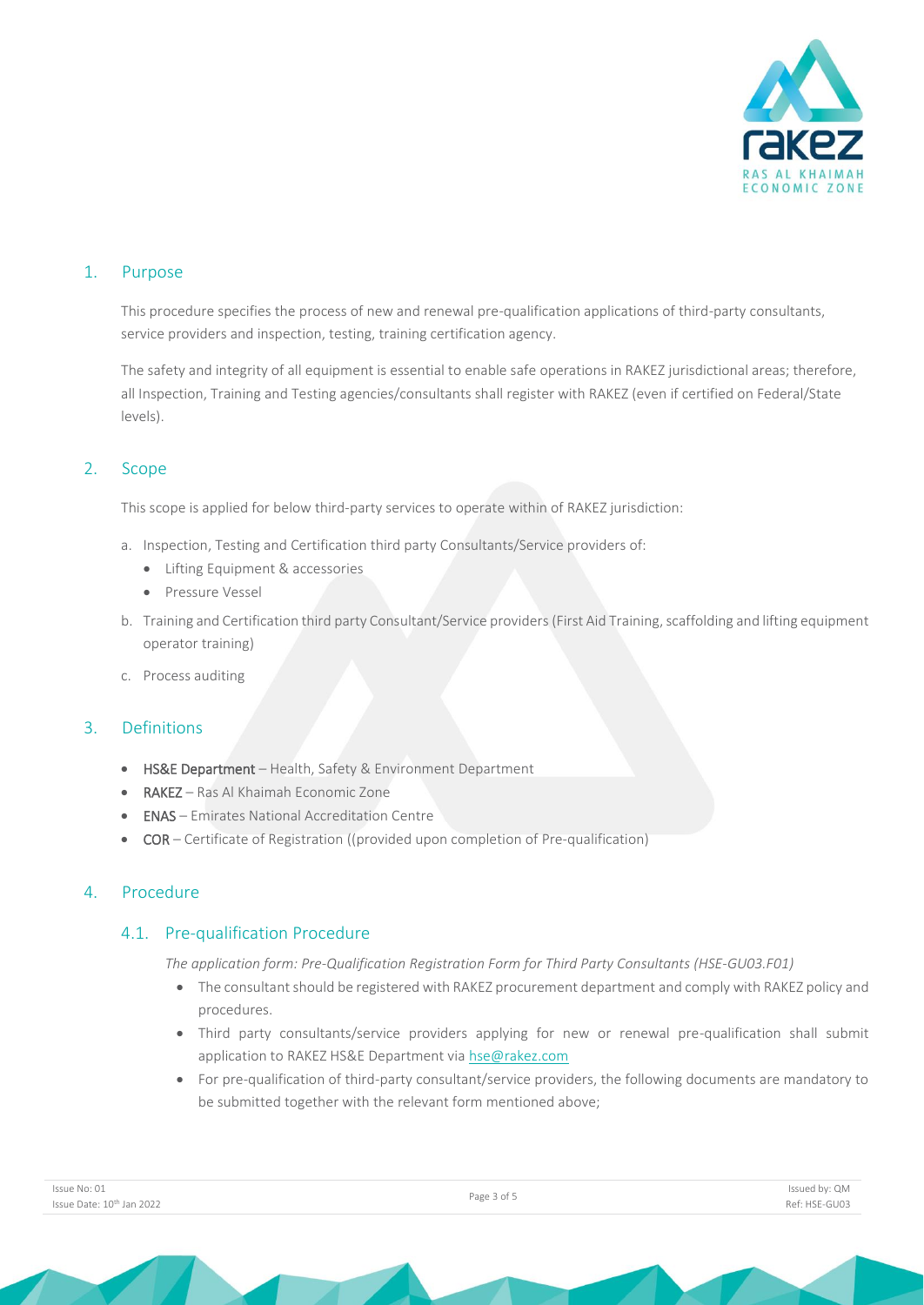

| Type of Third Party                                                    | Relevant Licence/Permit                                                                                                                 |  |
|------------------------------------------------------------------------|-----------------------------------------------------------------------------------------------------------------------------------------|--|
| Inspection, Testing and Certification                                  | Trade Licence<br>$\bullet$<br>Accreditation Certificate issued by Emirates National<br>$\bullet$<br>Accreditation Centre (ENAS)         |  |
| Training and Certification third party<br>Consultant/Service providers | Trade Licence<br>$\bullet$<br>Certification from international bodies for trainer<br>$\bullet$<br>which can be verified electronically. |  |
| <b>Process Auditing</b>                                                | Trade Licence<br>$\bullet$<br>Certification from international bodies for auditor<br>which can be verified electronically.              |  |

- Upon completion of application, a sales order with non-refundable service fees will be issued for review of documents as per the HS&E Service fees – (HSE-SF01).
- Upon confirming the payment, application shall be reviewed accordingly within 5-10 working days. Consultant shall be notified of any deficiencies /clarifications and/or requirements to be submitted for further review.
- Approval/rejection of the application shall be based on the competence of the applicant and shall be notified to the same.
- Upon verification, if all requirements are satisfactory, a sales order with service fees will be issued for acceptance of registration as per the HS&E Service fees – (HSE-SF01).
- Upon confirming the payment, Certificate of Registration (COR) shall be issued within two (2) working days.

#### <span id="page-3-0"></span>4.2. Pressure Vessel Testing/Certification

The agency should be qualified, experienced and competent to evaluate and test the mechanical design and functionality of lifting equipment and pressure vessels in accordance with the ENAS and any applicable international standards.

#### <span id="page-3-1"></span>4.3. Performance Monitoring

Upon obtaining registration, the performance of the third-party consultant will be monitored to ensure that they perform as per the expectations at Federal/Local or RAKEZ levels. Failure to do so shall result in exclusion from the List of RAKEZ's Pre-qualified Testing & Certification Agencies. The such improper performance might include (but not limit itself to) issuance of erroneous reports or failure of equipment soon after certification by the Agency.

#### <span id="page-3-2"></span>4.4. Validity and Renewal of Pre-qualification

Pre-qualification is valid only for a period of 1 year. Pre-qualification renewal application should be made one (1) month prior to expiry date mentioned in the Certificate of Registration. Company name will be automatically removed from the website list if the renewal process has not been completed by the third-party Consultant